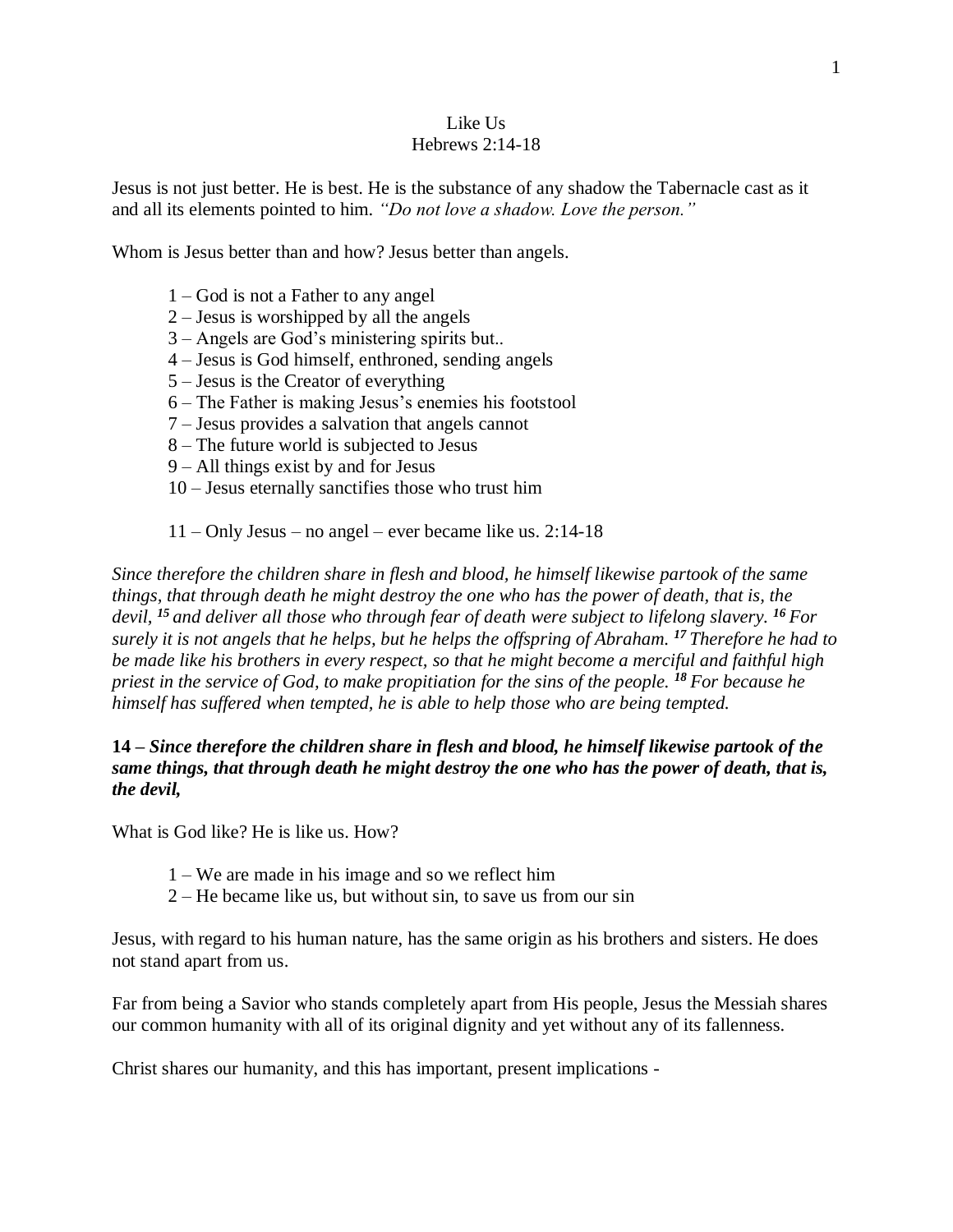- a) The body is important
- b) The body has dignity
- c) The physical is important
- d) Jesus defines humanity He is the 'human being' because he alone was being human in his incarnation
	- God defines our humanity
	- We are only human as we relate to God
	- Jesus demonstrates *how* we should relate to God

2:10-11 - *For it was fitting that he, for whom and by whom all things exist, in bringing many sons to glory, should make the founder of their salvation perfect through suffering. <sup>11</sup> For he who sanctifies and those who are sanctified all have one source*

- Jesus is the model for relating to God
- Jesus is the means for relating to God (Thank God for Pentecost)

The Incarnation was not accomplished for the purpose of giving tribute to the glory and worth of humanity. Because we are made in the image of God, humanity possesses great dignity.

But due to the Fall, this image is shattered, marred though not entirely broken, but, at best only a pale reflection of what it was, should be and will be.

Because of this, Christ became incarnate not to pay tribute to the image, but rather to rescue it. Verses 14–15 tell us that Christ partook of our nature so that by His death He might conquer the one who held the power of death and free those who were subject to lifelong slavery because of their bondage.

Because Jesus was conceived by the Holy Spirit in the womb of the Virgin Mary (Luke 1:26– 38), we are assured that our Savior is unstained by Adam's sin and, therefore, that He is the perfect Mediator between us and God.

Ezekiel 18:4 – *The soul that sins will die*

Romans 6:23 – *The wages of sin is death*

The penalty for is death. Humans have sinned so humans must die.

God's justice demands that human nature, which has sinned, just pay for it's sin

God promised Adam that sinners would die, and this death must be understood both as the physical death of the body and the spiritual death of the soul in its banishment from the Lord's blessed presence (Gen. 2:15–17; 3:22–24; Dan. 12:1–2). For God to be true to himself, his word and us, sinners must die physically and spiritually under the eternal curse of His wrath.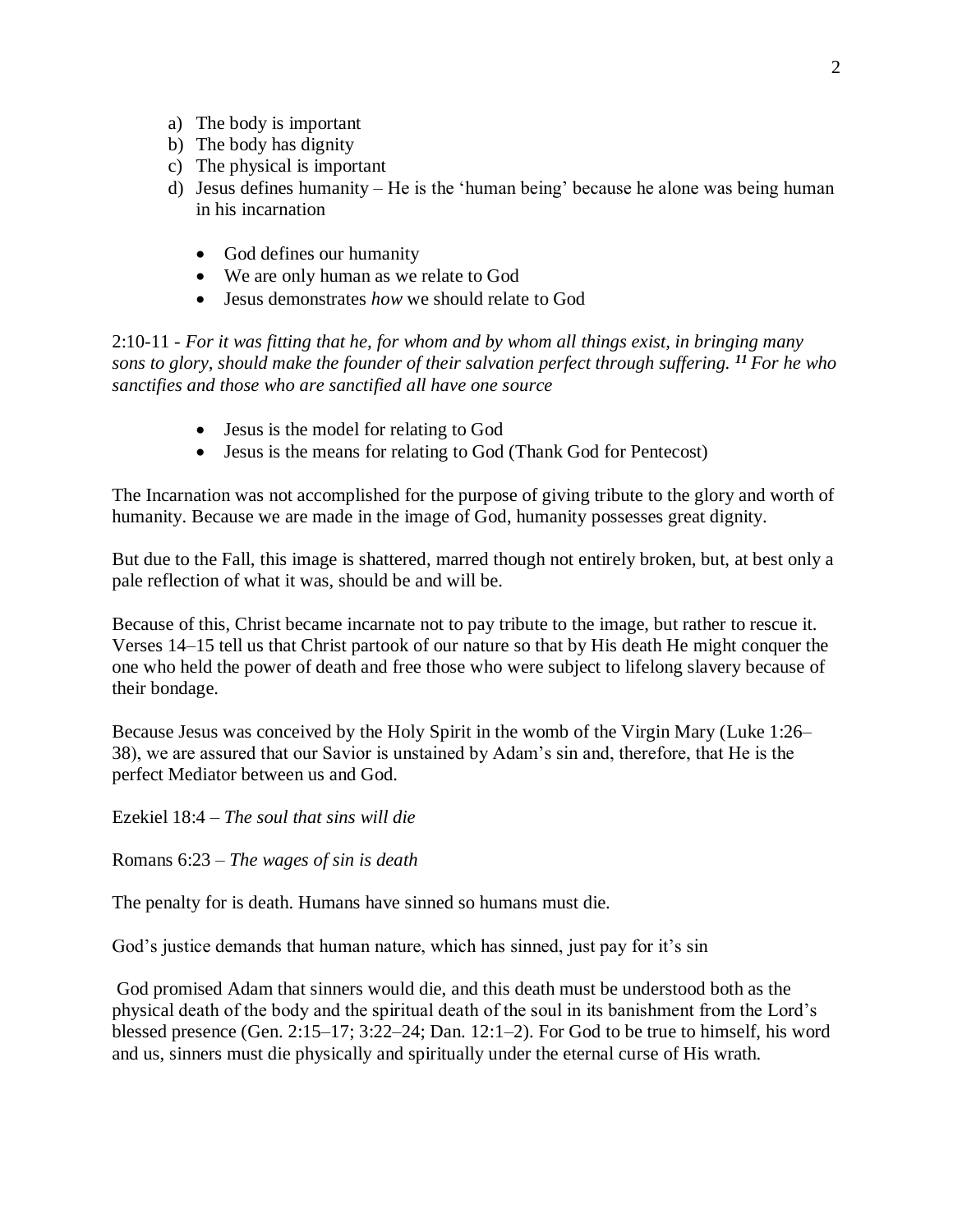Why doesn't God just 'forget about it?' We do not want a God who forgets his promises. If he forgets Romans 6:23, we have no guarantee that he won't forget Romans 8:1 or John 3:16.

Our only hope for eternal life is a God who keeps his word.

At the same time, we understand that God cannot die. He "lives forever" (Dan. 4:34; Rev. 4:9– 10a; 15:7), and were He to die, everything in the universe would cease to exist. It is a great mystery, but nevertheless we know that although the God-man Jesus Christ died on the cross, the Son of God, in His divine nature, did not die. Bottom line: God did not save us by committing suicide.

And so, our passage tells us that Jesus is just like us in every way except sin – 17 – *"in every respect…"*

Jesus possesses all that is necessary to be truly human and has experienced what it means to be a human creature who is wholly dependent on the Creator. Unlike His fallen brothers and sisters, who rejected this dependence in Adam, Jesus never sought to live independently of the Father. This remained true even when Satan promised Christ fantastic rewards in the hope that He would choose the same autonomy Adam chose (Matt. 4:1–11)

He is a "faithful Creator" (1 Peter 4:19). The only way he can be faithful to you, his creation is by being faithful to the Father. Christ's first allegiance is to the Father and we are the beneficiaries of that fidelity.

Hebrews 9:15-16 - *Therefore he is the mediator of a new covenant, so that those who are called may receive the promised eternal inheritance, since a death has occurred that redeems them from the transgressions committed under the first covenant.[\[h\]](https://www.biblegateway.com/passage/?search=Hebrews+9&version=ESV#fen-ESV-30104h) <sup>16</sup> For where a will is involved, the death of the one who made it must be established.*

Yet even though our Lord's conception was supernatural, it is important to note that the Father did not start from scratch when He sent His Son to earth. The Father did not create a new man out of the dust of the ground like He did when He created Adam (Gen. 2:7).

Instead, the incarnation took place in Adam's line (Luke 3:23–38).

Christ's humanity is therefore our humanity, even though the Son of God did not assume a fallen human nature in the incarnation. Jesus is connected

- a) genetically,
- b) experientially to the rest of Adam's children and
- c) salvifically only to those who put their faith in Him alone.

But how has Christ destroyed the devil if he is still our enemy? (Eph 2:-3a)

V 8 - *At present, we do not yet see everything in subjection to him.*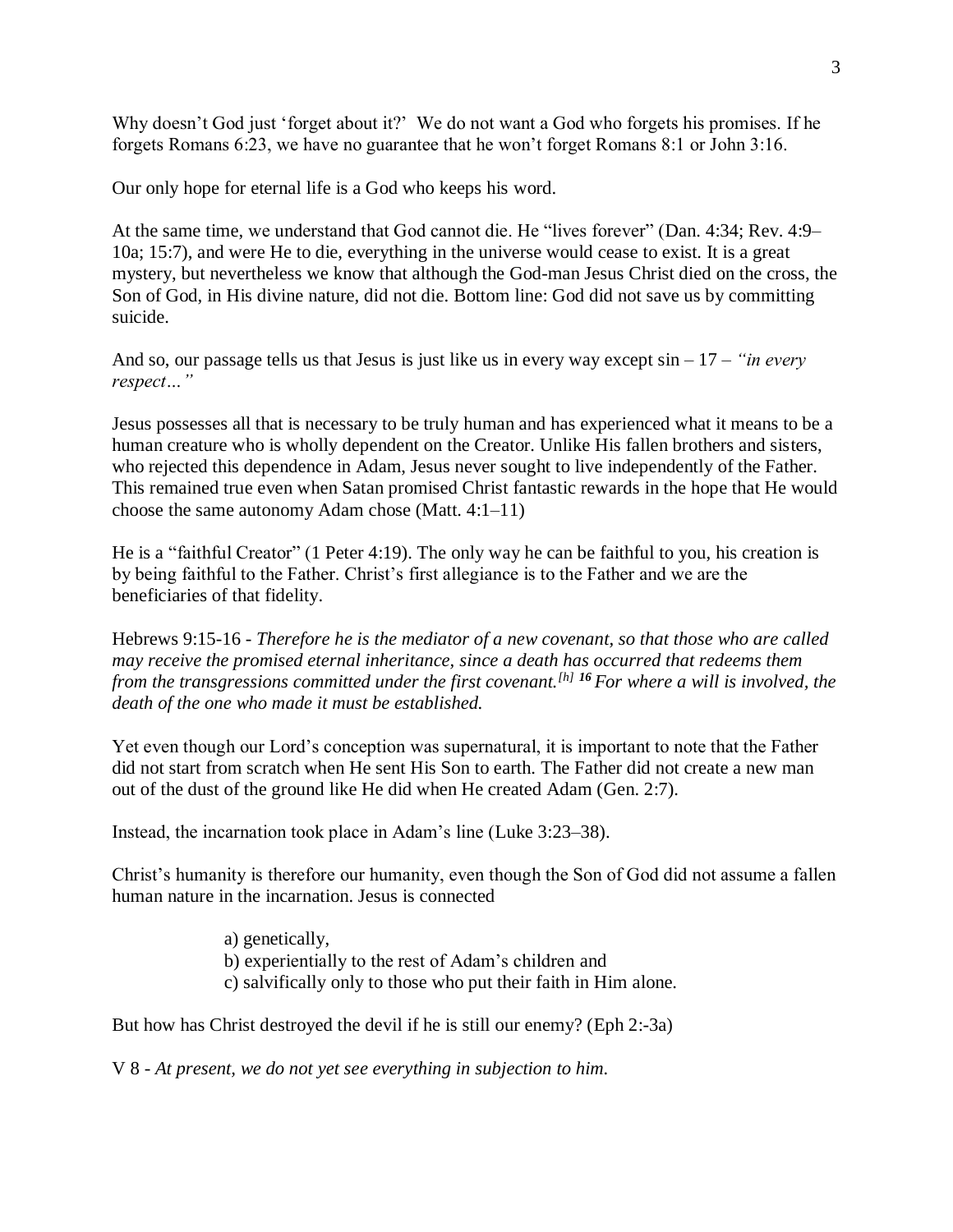Revelation 20:10 - *the devil who had deceived them was thrown into the lake of fire and sulfur where the beast and the false prophet were, and they will be tormented day and night forever and ever.*

### **15 –** *and deliver all those who through fear of death were subject to lifelong slavery.*

a) Deliverance from the fear of death

1 Corinthians 15:55-56 - *"O death, where is your victory? O death, where is your sting?" <sup>56</sup> The sting of death is sin, and the power of sin is the law. <sup>57</sup> But thanks be to God, who gives us the victory through our Lord Jesus Christ.*

b) Subjection to lifelong slavery

Is this the lifelong slavery of the fear of death? If so, we are free by Christ's resurrection.

Is it lifelong slavery to sin? Then Christ's perfect life and perfect death have saved us.

- His perfect death has saved us from God's wrath we are delivered from death
- His perfect life has saved us from sin's slavery –

Romans 5:10 - *For if while we were enemies we were reconciled to God by the death of his Son, much more, now that we are reconciled, shall we be saved by his life.*

In about 5 weeks we celebrate Pentecost and the coming of the Holy Spirit to indwel all who believe. And it is that power, the power of Jesus's Spirit within us that frees us from sin's slavery

Romans 5:21 - *as sin reigned in death, grace also might reign through righteousness leading to eternal life through Jesus Christ our Lord.*

- a) Justification is a right standing with God
- b) Sanctification is a right life before God

Romans 8:1-4 - *There is therefore now no condemnation for those who are in Christ Jesus. <sup>2</sup> For the law of the Spirit of life has set you[\[b\]](https://www.biblegateway.com/passage/?search=romans+8&version=ESV#fen-ESV-28103b) free in Christ Jesus from the law of sin and death. <sup>3</sup> For God has done what the law, weakened by the flesh, could not do. By sending his own Son in the likeness of sinful flesh and for sin,[\[c\]](https://www.biblegateway.com/passage/?search=romans+8&version=ESV#fen-ESV-28104c) he condemned sin in the flesh, <sup>4</sup> in order that the righteous requirement of the law might be fulfilled in us, who walk not according to the flesh but according to the Spirit.*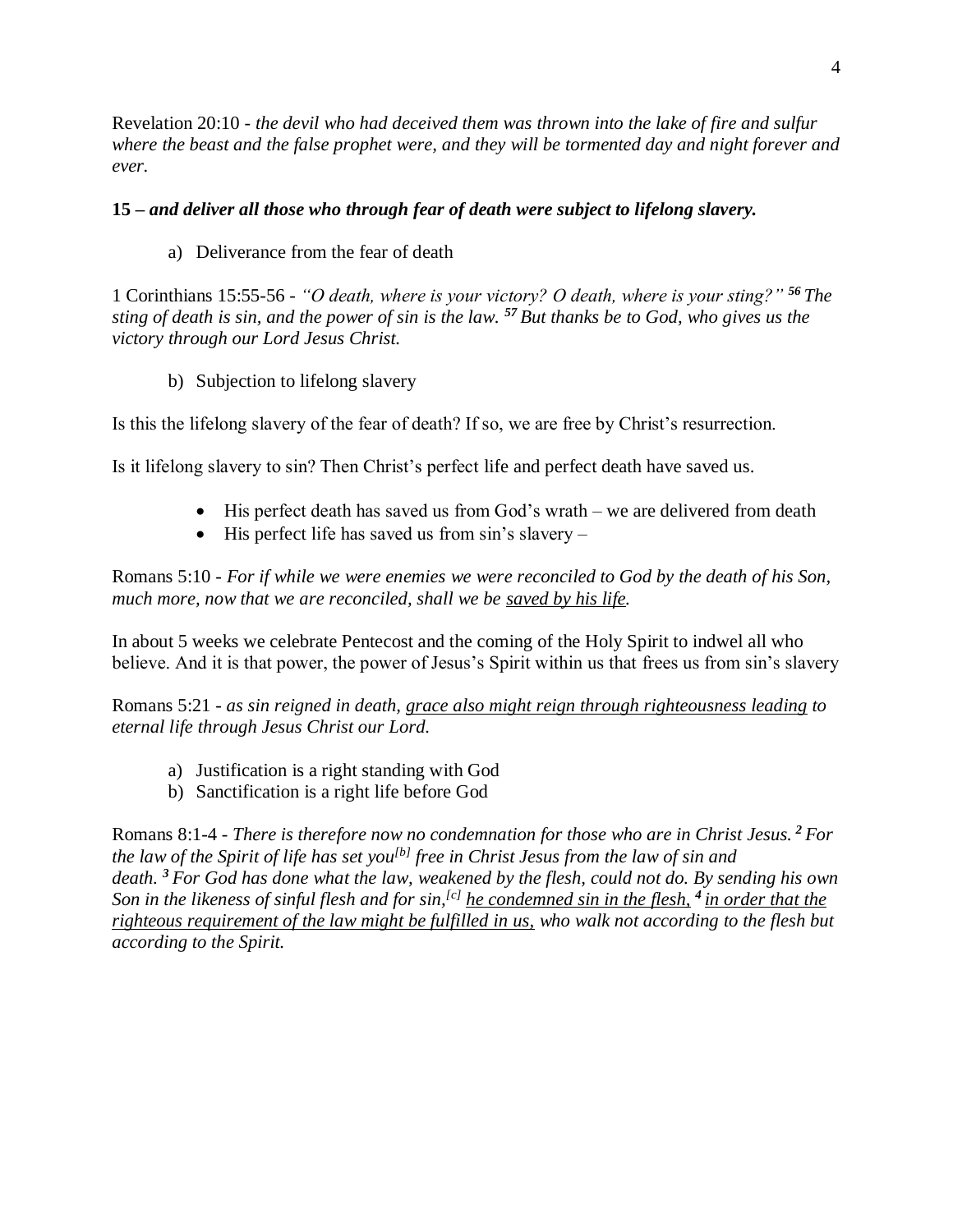### **16 –** *For surely it is not angels that he helps, but he helps the offspring of Abraham.*

"…gives help…" - F.F. Bruce comments: *"the verb is the same as that used in 8:9, where God recalls how he 'took hold' of his people Israel by the hand to bring them out of Egypt, and in both places the 'taking hold' carries with it the idea of help and deliverance"* [*The Epistle to the Hebrews, (1990).* 87].

## 8:9 - *"…on the day when I took them by the hand to bring them out of the land of Egypt."*

The author first notes who the Son of God did *not* take hold of — angels. If angels were the objects of God's redeeming grace, then the Son would not have needed to become flesh and blood, for angels are spiritual (not flesh and blood) creatures. Instead, Jesus took hold of the descendants or seed of Abraham.

Why not the "seed of Adam?" Why the "seed of Abraham"

just who are the seed of Abraham? Is it Abraham's physical descendants? Not at all. According to Galatians, the descendants of Abraham are those of faith (3:6-9, 29).

- The promises of God to bless the world were made to Abraham and his covenant seed (Rom. 4:13).
- Christ is the Seed of Abraham (Gal. 3:16)
- In Christ, the Father fulfills the promise made in Genesis 12:1–3 that Abraham's seed would bless the world.
- Those in Christ are Abraham's seed (Gal. 3:29), and are forgiven so that they might receive the blessing of God's covenant with their forefather, Abraham.
- Christ is the Seed of Abraham, and Christ's Church, being united to Christ, is also the seed of Abraham. Christ blesses the world by redeeming His Church and then using her to share the gospel in the world.

## **17 –** *Therefore he had to be made like his brothers in every respect, so that he might become a merciful and faithful high priest in the service of God, to make propitiation for the sins of the people.*

He is like us in every respect except sin.

Existing as one of us and resisting temptation enabled Jesus to "make propitiation" for His people and turn away God's wrath. Also, by taking on our nature and enduring temptation, Jesus went before us in the battle against evil to show us that relying wholly on God is the only way we can defeat sin in our own lives.

In His humanity He also gained an experiential knowledge of temptation, one that enables Him to sympathize with us in our frailties and, as our Mediator, to give us what we need out of His entire person to fortify us against evil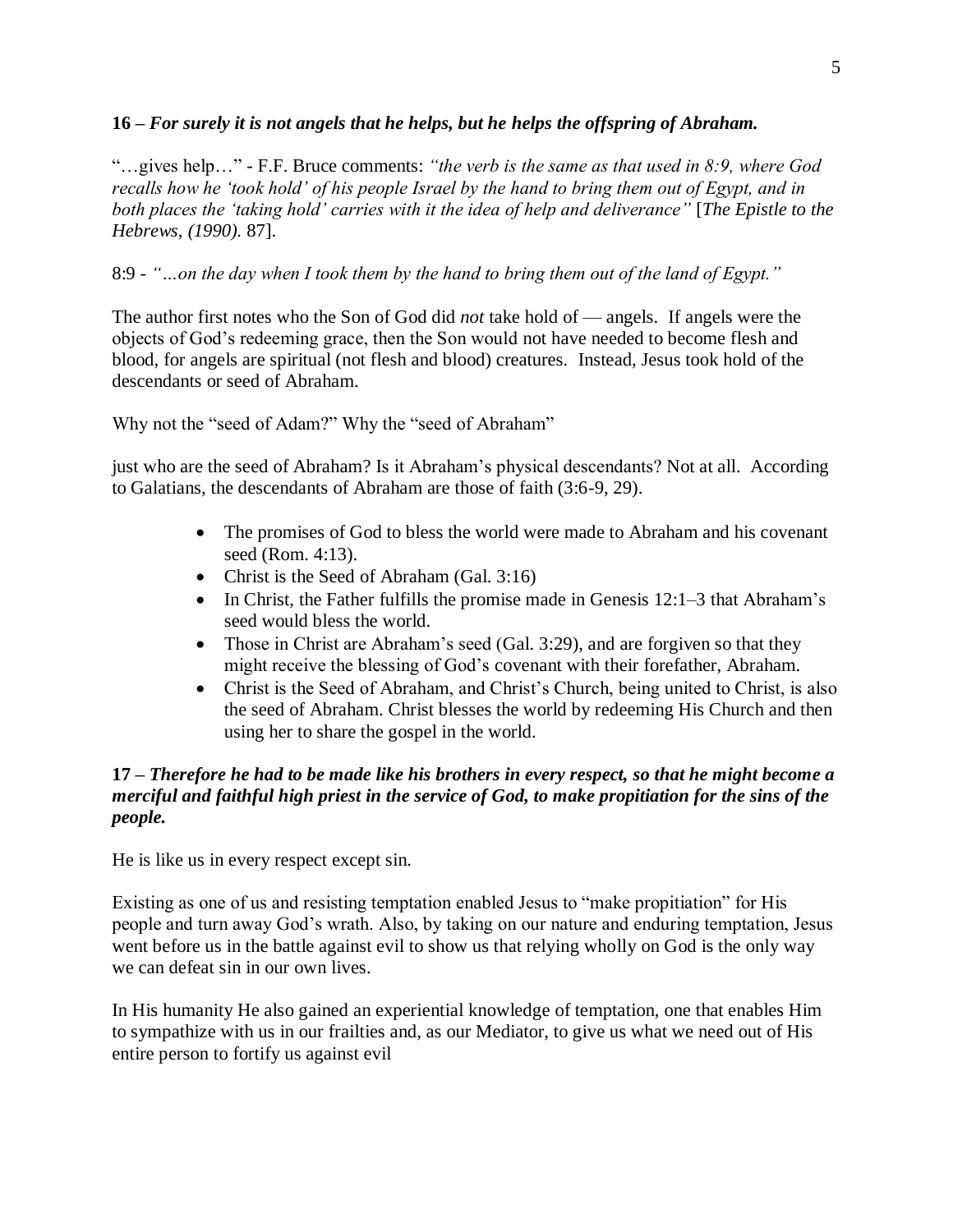Our Savior was truly tempted. Yet, He never gave in to sin. Because He succeeded, the glorified Christ, both in His humanity and in His deity, is able to give us just what we need to stand firm against the Evil One. We are united to the whole Christ by faith, and thereby we benefit both from His deity and His glorified humanity.

Merciful – He represents us Faithful – He represents the Father

#### **18 –** *For because he himself has suffered when tempted, he is able to help those who are being tempted.*

The humanity of Christ is essential to our salvation, as only a human being can pay the price for the sins of human beings. There are other benefits as well. Verse 18 tells us that Jesus can help us when we are tempted because He, too, was tempted in His humanity.

Several places in the New Testament tell us that Christ underwent temptation. The best known of these is probably His direct encounter with Satan that occurred just before the beginning of His earthly ministry (Matt. 4:1–11). Sometimes, however, it can be hard to believe that these temptations were real. But Hebrews tells us otherwise, Christ underwent real temptations because He suffered while overcoming them.

Unlike us, Christ overcame every single temptation He ever experienced. He never gave in to sin (Heb. 4:15). Some people argue that since Christ never sinned, He never really experienced full humanity. However, that notion falsely assumes that sinning is inherent to humanity in our original design. Genesis 1:31 makes it clear that in our original state we were good and thus free from sin.

Some people also say that because Christ never sinned, He never really knew temptation. However, just because Christ never sinned, that does not mean He knows less about temptation. Christ had to conquer all His temptations in order to remain sinless, and His conquest only reinforces the reality of His temptation. Christ was fully aware of the full weight of temptation in ways that we are not because He endured greater and greater temptations without ever giving in to them. Because in all circumstances Christ resisted sin unto the end, He knew temptation even more strongly than we!

Bottom line: Christ's humanity insures his mercy. God himself knows what it is like to live in your skin because of the incarnation. God knows what it is like to be you, not just because He made you, though He did, not just because He knit you together in your mother's womb, though He did, but because in His Son He has taken on our flesh and blood.